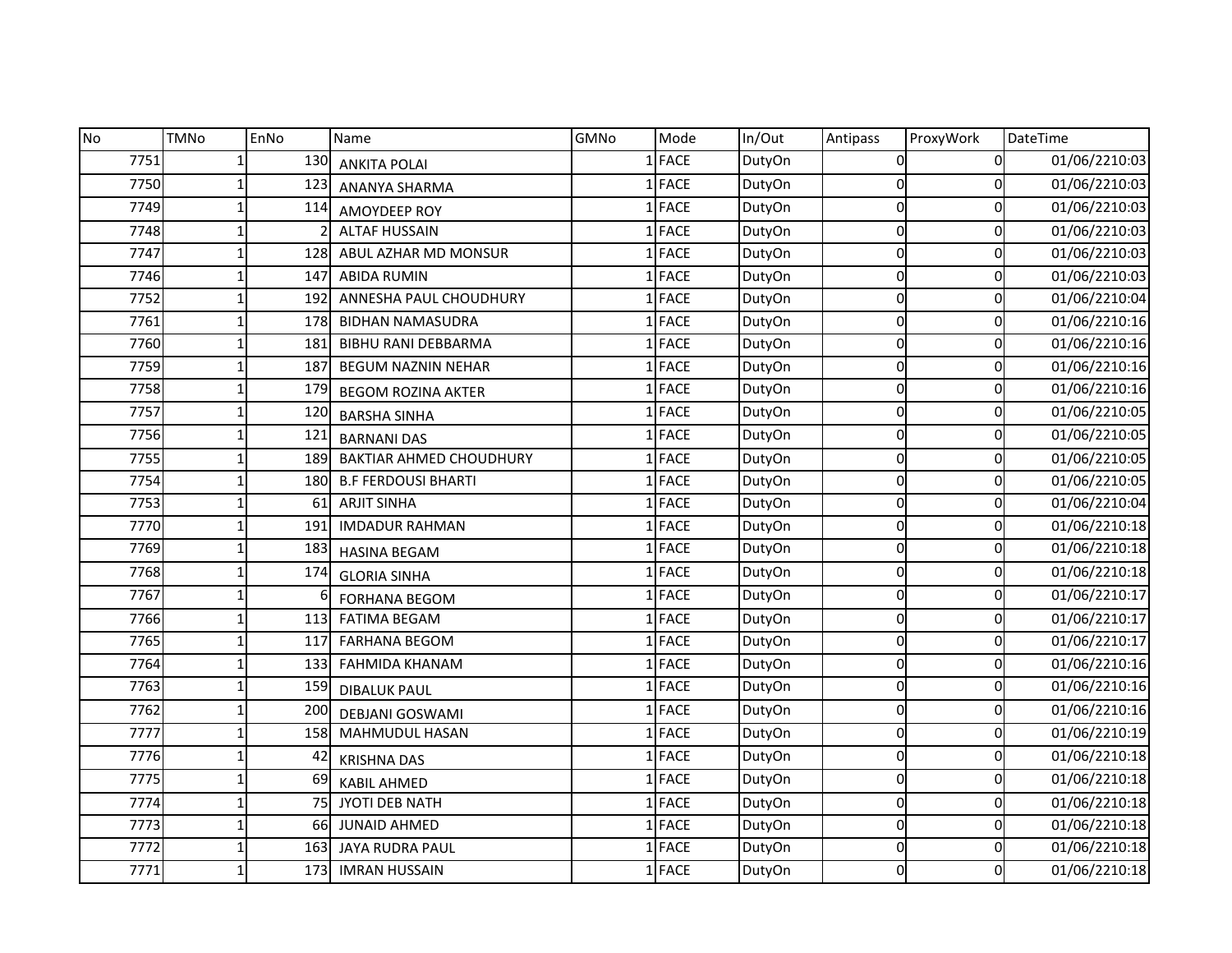| 7784 | 1 <sup>1</sup>  |                 | 154 MD. MUSA KALIM     | $1$ FACE    | DutyOn | $\overline{0}$ | $\overline{0}$ | 01/06/2210:20 |
|------|-----------------|-----------------|------------------------|-------------|--------|----------------|----------------|---------------|
| 7783 |                 | 112             | MD. ABU HASAN MIAH     | <b>FACE</b> | DutyOn | 0              | 0              | 01/06/2210:20 |
| 7782 |                 | 50              | MASUM AHMED            | FACE        | DutyOn | 0              | 0              | 01/06/2210:20 |
| 7781 |                 | 11 <sup>2</sup> | MASIOSANU DEBBARMA     | $1$ FACE    | DutyOn | 0              | 0              | 01/06/2210:20 |
| 7780 |                 | 164             | MANARUL ISLAM          | <b>FACE</b> | DutyOn | 0              | 0              | 01/06/2210:19 |
| 7779 |                 | 62              | <b>MAMATA NATH</b>     | FACE        | DutyOn | $\Omega$       | 0              | 01/06/2210:19 |
| 7778 |                 | 198             | <b>MAJNUN AHMED</b>    | FACE        | DutyOn | $\Omega$       | 0              | 01/06/2210:19 |
| 7785 |                 | 110             | MD. NURUJJAMAN KHAN    | 1 FACE      | DutyOn | $\Omega$       | 0              | 01/06/2210:20 |
| 7799 |                 | 140             | PEWLY ROY              | <b>FACE</b> | DutyOn | $\Omega$       | 0              | 01/06/2210:23 |
| 7798 |                 | 118             | PALLABI GOSAI          | <b>FACE</b> | DutyOn | $\Omega$       | 0              | 01/06/2210:22 |
| 7797 |                 | 150             | OLIYA KHANAM TAPADAR   | <b>FACE</b> | DutyOn | $\Omega$       | 0              | 01/06/2210:22 |
| 7796 |                 | 172             | NILUFAR KISMAT         | <b>FACE</b> | DutyOn | 0              | 0              | 01/06/2210:22 |
| 7795 |                 | 12              | <b>NIKITA SINHA</b>    | <b>FACE</b> | DutyOn | $\Omega$       | 0              | 01/06/2210:22 |
| 7794 |                 | 13              | NAZMA BEGAM            | <b>FACE</b> | DutyOn | 0              | 0              | 01/06/2210:21 |
| 7793 |                 | 156             | <b>NAZIDA BEGAM</b>    | <b>FACE</b> | DutyOn | 0              | 0              | 01/06/2210:21 |
| 7792 |                 | 177             | <b>NAIMA NOORI</b>     | <b>FACE</b> | DutyOn | $\pmb{0}$      | 0              | 01/06/2210:21 |
| 7791 |                 | 176             | <b>MRIDUL SINHA</b>    | <b>FACE</b> | DutyOn | 0              | 0              | 01/06/2210:20 |
| 7790 |                 | 141             | MOSTAQUE AHMED         | <b>FACE</b> | DutyOn | 0              | 0              | 01/06/2210:20 |
| 7789 |                 | 56              | <b>MONWARA BEGAM</b>   | $1$ FACE    | DutyOn | 0              | 0              | 01/06/2210:20 |
| 7788 |                 | 126             | MOKBUL ISLAM           | <b>FACE</b> | DutyOn | 0              | 0              | 01/06/2210:20 |
| 7787 |                 | 148             | <b>MOHIT KANOO</b>     | <b>FACE</b> | DutyOn | 0              | 0              | 01/06/2210:20 |
| 7786 |                 | 48              | MIR MD. JAHANGIR ALAM  | FACE        | DutyOn | 0              | 0              | 01/06/2210:20 |
| 7800 |                 | 193             | <b>PRITY DAS</b>       | $1$ FACE    | DutyOn | 0              | 0              | 01/06/2210:23 |
| 7801 |                 | 194             | PRIYAL DEB PURKAYASTHA | <b>FACE</b> | DutyOn | $\Omega$       | 0              | 01/06/2210:23 |
| 7802 |                 | 153             | PRIYANKA SARKAR        | <b>FACE</b> | DutyOn | $\Omega$       | 0              | 01/06/2210:23 |
| 7803 |                 | 160             | PRIYANKA YADAV         | <b>FACE</b> | DutyOn | $\Omega$       | 0              | 01/06/2210:24 |
| 7808 | $1\overline{ }$ | 166             | <b>RAJDIP RAY</b>      | 1 FACE      | DutyOn | 0              | 0              | 01/06/2210:25 |
| 7807 |                 | 99              | RAHELA BEGAM           | <b>FACE</b> | DutyOn | $\mathbf 0$    | 0              | 01/06/2210:24 |
| 7806 |                 | 51              | PUSHPITA ROY           | $1$ FACE    | DutyOn | 0              | 0              | 01/06/2210:24 |
| 7805 |                 | 31              | PUJA CHAKRABORTY       | <b>FACE</b> | DutyOn | 0              | 0              | 01/06/2210:24 |
| 7804 |                 | 169             | <b>DURBA SHARMIN</b>   | $1$ FACE    | DutyOn | 0              | 0              | 01/06/2210:24 |
| 7809 |                 | 165             | <b>RAJIB DEB NATH</b>  | <b>FACE</b> | DutyOn | 0              | 0              | 01/06/2210:25 |
| 7810 |                 | 67              | <b>RASHMI DUTTA</b>    | <b>FACE</b> | DutyOn | $\overline{0}$ | 0              | 01/06/2210:25 |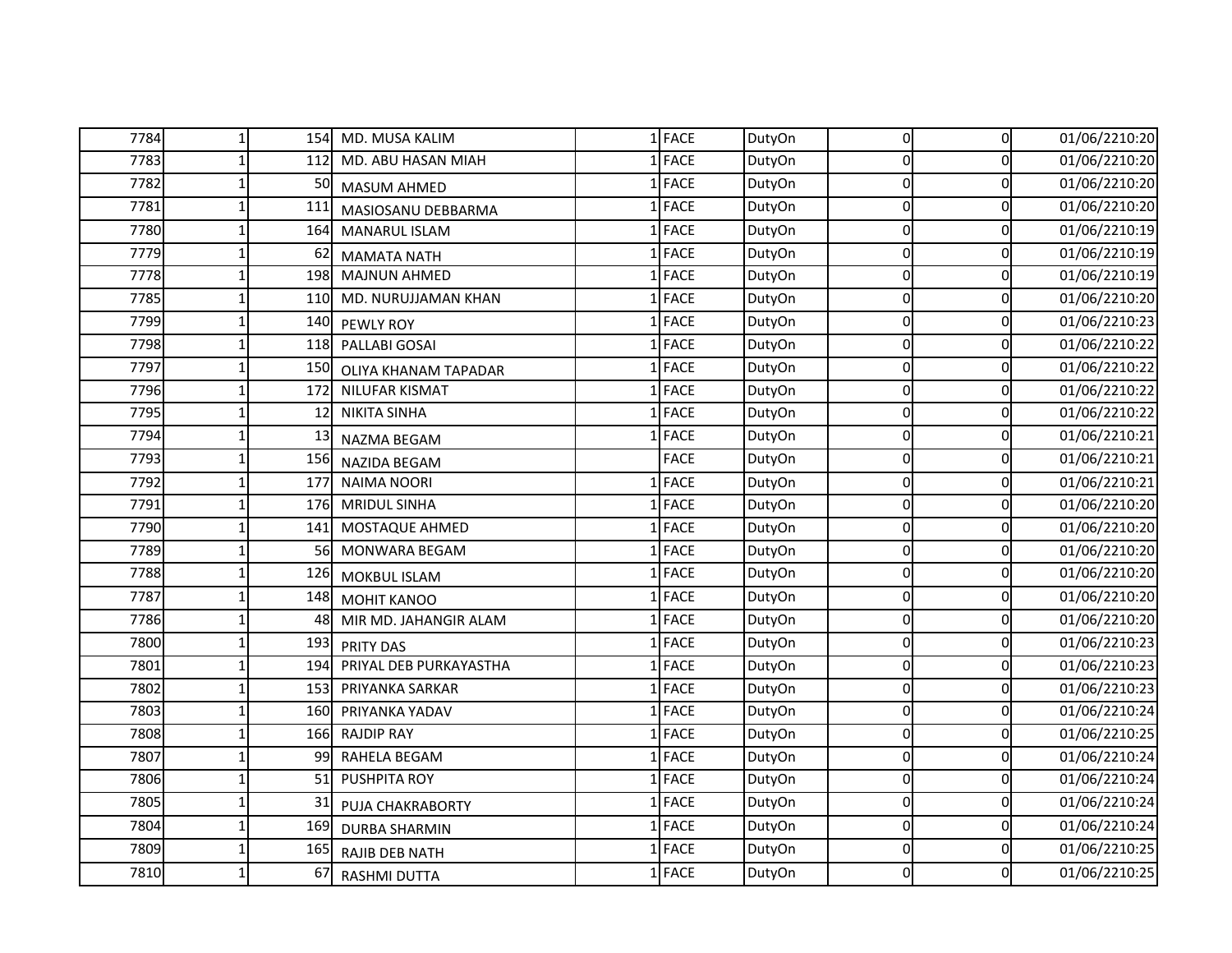| 7811 | 80I       | RATUL BHATTACHARJEE      | 1 FACE      | DutyOn | $\overline{0}$ | $\overline{0}$ | 01/06/2210:25 |
|------|-----------|--------------------------|-------------|--------|----------------|----------------|---------------|
| 7819 | 136       | <b>SAHID AHMED</b>       | $1$ FACE    | DutyOn | 0              | 0              | 01/06/2210:29 |
| 7818 |           | SABNAM BEGAM             | 1 FACE      | DutyOn | 0              | 0              | 01/06/2210:29 |
| 7817 | 63        | SABANA SULTANA KHAN      | 1 FACE      | DutyOn | 0              | 0              | 01/06/2210:29 |
| 7816 | 94        | <b>RUPALI NATH</b>       | 1 FACE      | DutyOn | $\Omega$       | 0              | 01/06/2210:29 |
| 7815 | 122       | <b>RUMI DAS</b>          | <b>FACE</b> | DutyOn | 0              | 0              | 01/06/2210:29 |
| 7814 | 190       | RUKSHANA BEGUM           | 1 FACE      | DutyOn | $\Omega$       | $\mathbf 0$    | 01/06/2210:28 |
| 7813 | 68        | RUKSANA BEGAM            | 1 FACE      | DutyOn | 0              | $\mathbf 0$    | 01/06/2210:27 |
| 7812 | 171       | <b>RISHA DEB</b>         | 1 FACE      | DutyOn | $\Omega$       | 0              | 01/06/2210:26 |
| 7820 | 175       | SALIM AHMED CHOUDHURY    | 1 FACE      | DutyOn | $\Omega$       | $\Omega$       | 01/06/2210:30 |
| 7821 | 95        | SAMARJIT MALAKAR         | $1$ FACE    | DutyOn | $\Omega$       | $\Omega$       | 01/06/2210:30 |
| 7829 | 77        | SHATAKSHI PAUL           | 1 FACE      | DutyOn | 0              | 0              | 01/06/2210:31 |
| 7828 | 79        | SHAKIR HUSSAIN MAZUMDER  | 1 FACE      | DutyOn | $\mathbf 0$    | 0              | 01/06/2210:30 |
| 7827 | 38        | <b>SHAKIF AHMED</b>      | 1 FACE      | DutyOn | 0              | 0              | 01/06/2210:30 |
| 7826 | <b>18</b> | <b>SAURAV SINGHA</b>     | 1 FACE      | DutyOn | 0              | 0              | 01/06/2210:30 |
| 7825 | 186       | <b>SARMISTA DEB</b>      | $1$ FACE    | DutyOn | $\Omega$       | 0              | 01/06/2210:30 |
| 7824 | 161       | <b>SANGITA DAS</b>       | 1 FACE      | DutyOn | $\Omega$       | $\Omega$       | 01/06/2210:30 |
| 7823 | 188       | <b>SANDEEP PAUL</b>      | 1 FACE      | DutyOn | $\Omega$       | 0              | 01/06/2210:30 |
| 7822 | 97        | <b>SAMIR UDDIN</b>       | 1 FACE      | DutyOn | 0              | 0              | 01/06/2210:30 |
| 7830 | 129       | <b>SHIBOM SONAR</b>      | 1 FACE      | DutyOn | $\Omega$       | 0              | 01/06/2210:31 |
| 7831 | 208       | SHRABANI CHANDA          | 1 FACE      | DutyOn | 0              | 0              | 01/06/2210:32 |
| 7840 | 24        | TANZIM AHMED CHOUDHURY   | 1 FACE      | DutyOn | $\Omega$       | $\Omega$       | 01/06/2210:42 |
| 7839 | 32        | <b>TAHEL AHMED</b>       | 1 FACE      | DutyOn | 0              | 0              | 01/06/2210:42 |
| 7838 | 47        | SWARNAMIKA SINGHA        | 1 FACE      | DutyOn | $\Omega$       | 0              | 01/06/2210:42 |
| 7837 | 139       | <b>SUSHMITA NATH</b>     | 1 FACE      | DutyOn | 0              | 0              | 01/06/2210:35 |
| 7836 | 115I      | <b>SURAJ BARAN SINHA</b> | 1 FACE      | DutyOn | 0              | 0              | 01/06/2210:35 |
| 7835 | 90        | SUPRIYA MALAKAR          | 1 FACE      | DutyOn | 0              | $\mathbf 0$    | 01/06/2210:34 |
| 7834 | 91        | <b>SUDIPTA NATH</b>      | 1 FACE      | DutyOn | 0              | 0              | 01/06/2210:34 |
| 7833 | 184       | SONIA SINGHA             | 1 FACE      | DutyOn | $\Omega$       | $\mathbf 0$    | 01/06/2210:33 |
| 7832 | 168       | SMARANIKA SUTRADHAR      | 1 FACE      | DutyOn | $\Omega$       | $\mathbf 0$    | 01/06/2210:33 |
| 7841 |           | TASNIMTAMANNA            | 1 FACE      | DutyOn | $\Omega$       | $\mathbf 0$    | 01/06/2210:42 |
| 7842 | 89        | WAHAJ UDDIN              | 1 FACE      | DutyOn | $\Omega$       | 0              | 01/06/2210:42 |
| 7843 | 36        | WARIDA JANNAH SIDDIQUA   | 1 FACE      | DutyOn | $\Omega$       | $\Omega$       | 01/06/2210:42 |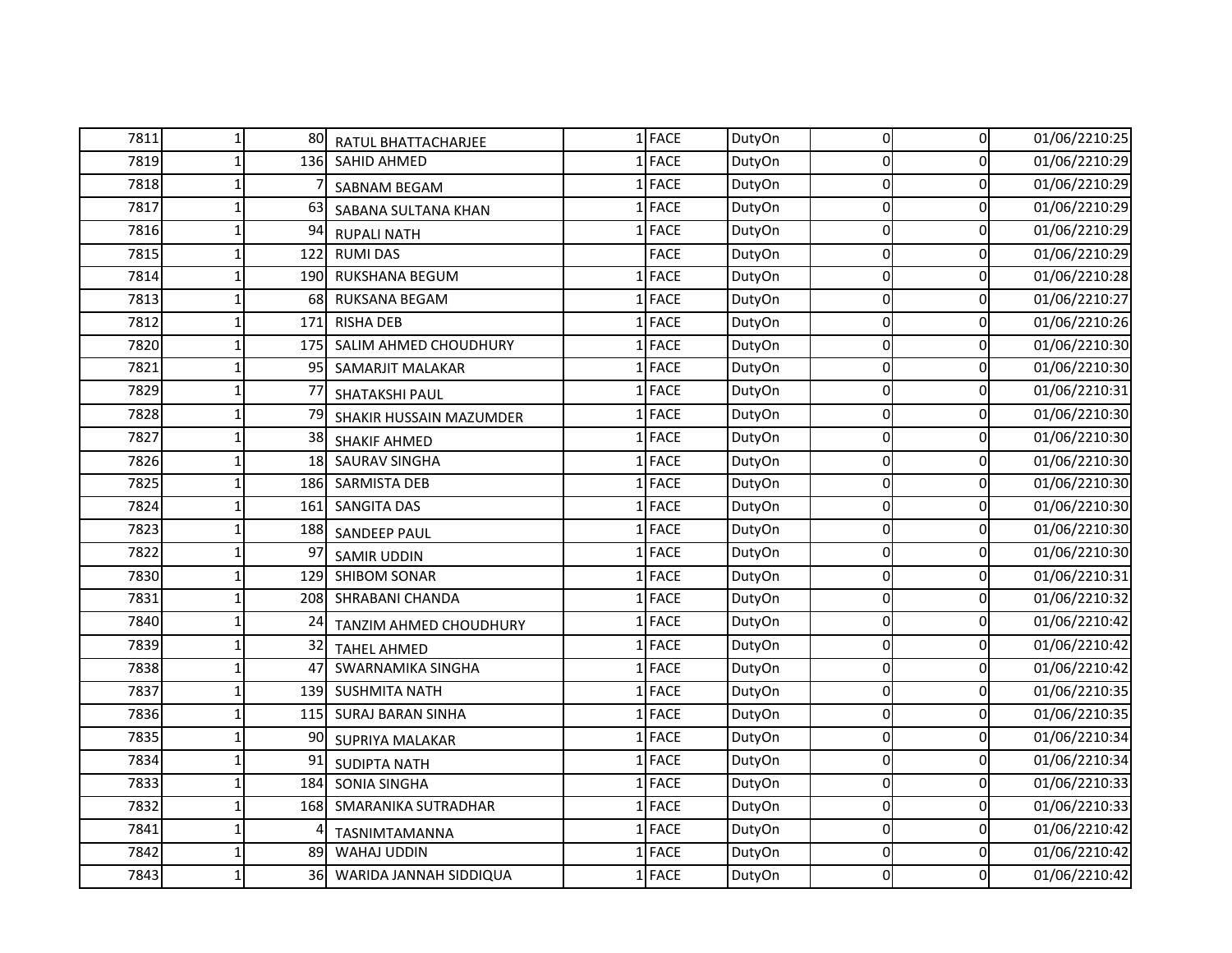| 7844 | $\mathbf{1}$ |     | 143 ZAKARIA AHMED         | 1 FACE      | DutyOn | $\overline{0}$ | $\overline{0}$ | 01/06/2210:42 |
|------|--------------|-----|---------------------------|-------------|--------|----------------|----------------|---------------|
| 7845 |              | 124 | <b>ZUBAIR AHMED</b>       | $1$ FACE    | DutyOn | 0              | 0              | 01/06/2210:42 |
| 7846 |              |     | 78 ABU MD. ZAKARIA        | 1 FACE      | DutyOn | 0              | $\mathbf 0$    | 01/06/2210:42 |
| 7847 |              |     | 30 ABUL FAJAL MD. ASZAD   | 1 FACE      | DutyOn | $\Omega$       | 0              | 01/06/2210:42 |
| 7848 |              |     | 20 AFZAL HUSSAIN          | 1 FACE      | DutyOn | 0              | 0              | 01/06/2210:43 |
| 7849 |              |     | 9 ALIMA BEGOM TAPADAR     | 1 FACE      | DutyOn | 0              | 0              | 01/06/2210:43 |
| 7856 |              |     | 86 BABITA DHAR            | 1 FACE      | DutyOn | 0              | 0              | 01/06/2210:43 |
| 7855 |              |     | 205 AZMAL HUSSAIN         | 1 FACE      | DutyOn | $\Omega$       | 0              | 01/06/2210:43 |
| 7854 |              |     | 145 ASHROF HUSSAIN        | 1 FACE      | DutyOn | $\Omega$       | 0              | 01/06/2210:43 |
| 7853 |              |     | 100 ASHMITA DHAR          | 1 FACE      | DutyOn | O              | 0              | 01/06/2210:43 |
| 7852 |              |     | 57 ARIFA BEGAM TAPADAR    | 1 FACE      | DutyOn | $\Omega$       | $\mathbf 0$    | 01/06/2210:43 |
| 7851 |              |     | <b>65 ANJALI DAS</b>      | 1 FACE      | DutyOn | 0              | $\overline{0}$ | 01/06/2210:43 |
| 7850 |              |     | 144 AMBIKA DEVI           | <b>FACE</b> | DutyOn | $\Omega$       | 0              | 01/06/2210:43 |
| 7857 |              |     | 127 BADAR UDDIN           | <b>FACE</b> | DutyOn | $\Omega$       | 0              | 01/06/2210:44 |
| 7865 |              |     | <b>3DHIRESH DAS</b>       | <b>FACE</b> | DutyOn | $\Omega$       | 0              | 01/06/2210:45 |
| 7864 |              |     | 155 DHIRAJ SINHA          | <b>FACE</b> | DutyOn | 0              | 0              | 01/06/2210:45 |
| 7863 |              |     | 73 DEEPRAJ NATH           | <b>FACE</b> | DutyOn | 0              | 0              | 01/06/2210:44 |
| 7862 |              |     | 149 DEBOJYOTI SINHA       | <b>FACE</b> | DutyOn | 0              | 0              | 01/06/2210:44 |
| 7861 |              |     | 41 BINOD GOWALA           | 1 FACE      | DutyOn | 0              | $\mathbf 0$    | 01/06/2210:44 |
| 7860 |              |     | 104 BINDITA SINGHA        | 1 FACE      | DutyOn | 0              | 0              | 01/06/2210:44 |
| 7859 |              |     | 106 BEGAM SAQIBA NARGIS   | $1$ FACE    | DutyOn | $\Omega$       | 0              | 01/06/2210:44 |
| 7858 |              |     | 35 BARNANI SINGHA         | 1 FACE      | DutyOn | 0              | 0              | 01/06/2210:44 |
| 7866 |              |     | 142 DIPA BHATTACHARJEE    | 1 FACE      | DutyOn | 0              | 0              | 01/06/2210:45 |
| 7867 |              |     | 105 DIPAN SINHA           | 1 FACE      | DutyOn | $\Omega$       | 0              | 01/06/2210:45 |
| 7868 |              |     | 44 FATIMA BEGAM           | 1 FACE      | DutyOn | $\Omega$       | $\Omega$       | 01/06/2210:46 |
| 7874 |              |     | 58 JAY SANKAR PAUL        | 1 FACE      | DutyOn | 0              | 0              | 01/06/2210:47 |
| 7873 |              |     | <b>16 JAHIDA PARVIN</b>   | 1 FACE      | DutyOn | $\mathbf 0$    | $\mathbf 0$    | 01/06/2210:47 |
| 7872 |              |     | 204 JAHANARA BEGAM        | <b>FACE</b> | DutyOn | $\Omega$       | 0              | 01/06/2210:47 |
| 7871 |              |     | 27 HAFIZ MUZAKKIR HUSSAIN | FACE        | DutyOn | 0              | 0              | 01/06/2210:46 |
| 7870 |              |     | 207 GOPA ROY              | <b>FACE</b> | DutyOn | 0              | $\mathbf 0$    | 01/06/2210:46 |
| 7869 |              |     | 206 GITASREE MISHRA       | 1 FACE      | DutyOn | 0              | 0              | 01/06/2210:46 |
| 7875 |              |     | 26 JAYASREE NATH          | <b>FACE</b> | DutyOn | $\Omega$       | 0              | 01/06/2210:49 |
| 7876 |              |     | 55 JOYDEEP DAS            | 1 FACE      | DutyOn | 0              | 0              | 01/06/2210:49 |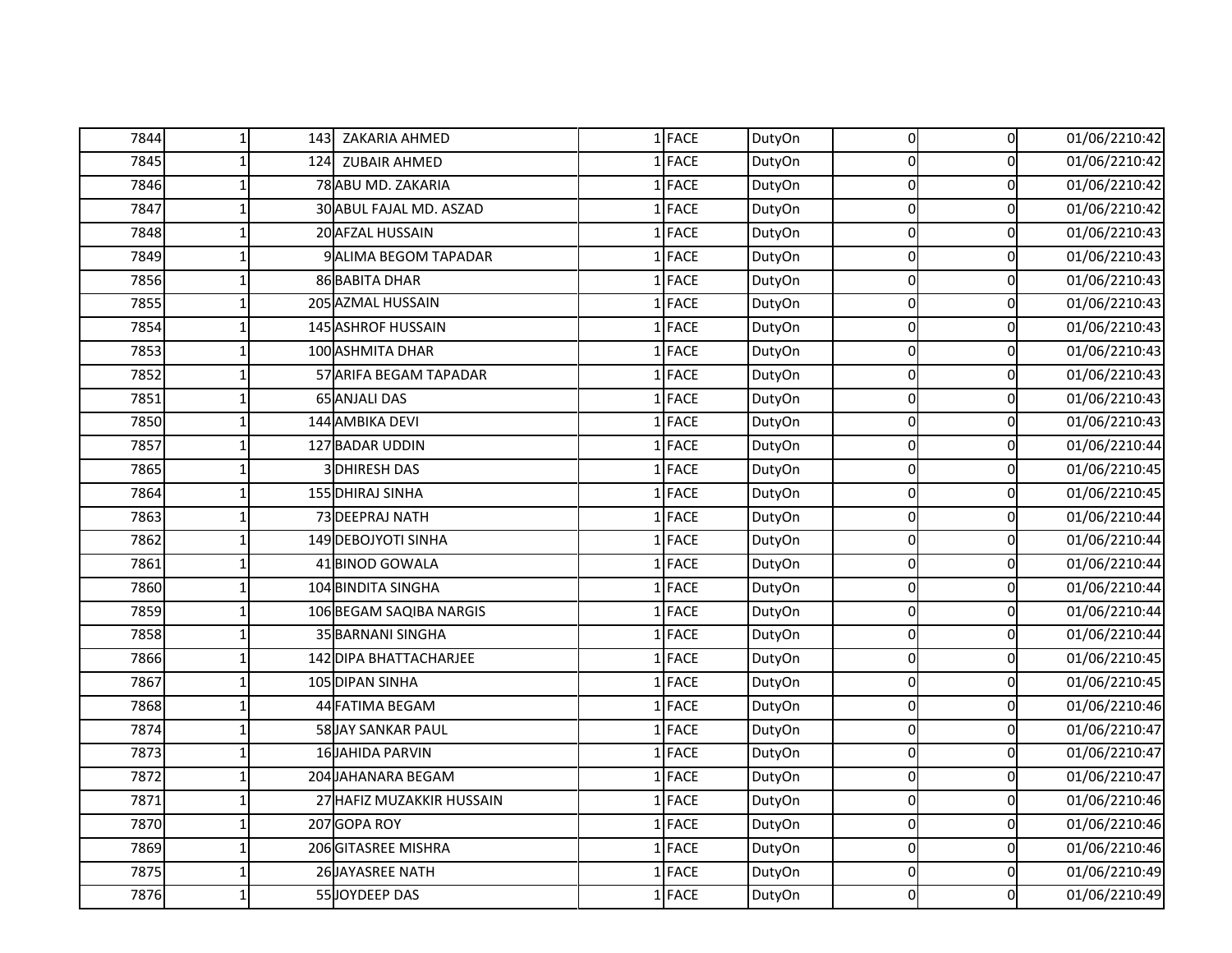| 7877 | 1 | 40 KAKALI BARDHAN        | $1$ FACE | DutyOn  | $\overline{0}$ | $\overline{0}$ | 01/06/2210:50 |
|------|---|--------------------------|----------|---------|----------------|----------------|---------------|
| 7878 |   | 39 KHADEJA KHANAM        | $1$ FACE | DutyOn  | $\Omega$       | 0              | 01/06/2210:51 |
| 7879 |   | 84 KHALIDA BEGOM         | $1$ FACE | DutyOn  | $\mathbf 0$    | $\overline{0}$ | 01/06/2210:51 |
| 7880 |   | 83 KISMAT ROUSAN         | $1$ FACE | DutyOn  | $\Omega$       | $\Omega$       | 01/06/2210:51 |
| 7881 |   | 17 MADHAB DEY            | 1 FACE   | DutyOn  | $\Omega$       | $\overline{0}$ | 01/06/2210:51 |
| 7889 |   | 1 MONORUL HOSSAIN        | $1$ FACE | DutyOn  | $\Omega$       | $\mathbf 0$    | 01/06/2210:52 |
| 7888 |   | 107 MITALI BHATTACHARJEE | $1$ FACE | DutyOn  | $\Omega$       | $\overline{0}$ | 01/06/2210:52 |
| 7887 |   | 10 MINAKSHI DAS          | $1$ FACE | DutyOn  | $\Omega$       | $\overline{0}$ | 01/06/2210:52 |
| 7886 |   | 70 MD. ALI AHMED         | $1$ FACE | DutyOn  | $\Omega$       | $\mathbf 0$    | 01/06/2210:52 |
| 7885 |   | 5 MAYARANI DAS           | $1$ FACE | DutyOn  | $\Omega$       | $\Omega$       | 01/06/2210:52 |
| 7884 |   | 21 MASUMUL KARIM         | 1 FACE   | DutyOn  | $\Omega$       | $\Omega$       | 01/06/2210:52 |
| 7883 |   | <b>34 MANIKA DAS</b>     | 1 FACE   | DutyOn  | 0              | $\pmb{0}$      | 01/06/2210:51 |
| 7882 |   | 93 MAHBUB AHMED          | $1$ FACE | DutyOn  | $\Omega$       | $\mathbf 0$    | 01/06/2210:51 |
| 7890 |   | 152 MOSRUR ALOM          | $1$ FACE | DutyOn  | $\Omega$       | $\mathbf 0$    | 01/06/2210:54 |
| 7891 |   | 201 MOUSUMI DEBNATH      | $1$ FACE | DutyOn  | $\Omega$       | $\overline{0}$ | 01/06/2210:56 |
| 7892 |   | 202 MOUSUMI MALAKAR      | 1 FACE   | DutyOn  | $\Omega$       | $\overline{0}$ | 01/06/2210:56 |
| 7893 |   | 211 MOUSUMI NAMASUDRA    | $1$ FACE | DutyOn  | $\Omega$       | $\mathbf 0$    | 01/06/2210:56 |
| 7900 |   | 210 PAPPU DEBNATH        | 1 FACE   | DutyOn  | $\Omega$       | $\Omega$       | 01/06/2211:01 |
| 7899 |   | 185 NIRUPAM NATH         | $1$ FACE | DutyOn  | 0              | $\overline{0}$ | 01/06/2210:59 |
| 7898 |   | 182 NIPOM DEB            | 1 FACE   | DutyOn  | 0              | $\mathbf 0$    | 01/06/2210:57 |
| 7897 |   | 167 NIPEN SINGHA         | $1$ FACE | DutyOn  | $\Omega$       | $\mathbf 0$    | 01/06/2210:57 |
| 7896 |   | 33 NIBEDITA SINHA        | 1 FACE   | DutyOn  | 0              | $\overline{0}$ | 01/06/2210:57 |
| 7895 |   | 19 NASIMA AL-SHIVA       | $1$ FACE | DutyOn  | $\Omega$       | 0              | 01/06/2210:57 |
| 7894 |   | 64 NADIRA BEGAM          | $1$ FACE | DutyOn  | $\Omega$       | $\overline{0}$ | 01/06/2210:57 |
| 7901 |   | 71 PINKI NATH            | 1 FACE   | DutyOn  | $\Omega$       | $\Omega$       | 01/06/2211:02 |
| 7902 |   | 14 PRIYAM ROY            | $1$ FACE | DutyOn  | 0              | $\mathbf 0$    | 01/06/2211:04 |
| 7903 |   | 53 PRIYANKA BAIDYA       | 1 FACE   | DutyOn  | 0              | 0              | 01/06/2211:04 |
| 7904 |   | 82 PROMIL KANTI NATH     | 1 FACE   | DutyOn  | $\Omega$       | $\mathbf 0$    | 01/06/2211:04 |
| 7909 |   | 5 RAM KUMAR MALAKAR      | 1 FACE   | DutyOff | 0              | $\mathbf 0$    | 01/06/2215:09 |
| 7908 |   | 40 RAJIA SULTANA         | 1 FACE   | DutyOff | 0              | $\overline{0}$ | 01/06/2215:09 |
| 7907 |   | 36 PURABI SINHA          | $1$ FACE | DutyOff | $\Omega$       | $\overline{0}$ | 01/06/2215:09 |
| 7906 |   | 104 PUNAM BARUA          | 1 FACE   | DutyOff | $\Omega$       | $\mathbf 0$    | 01/06/2215:09 |
| 7905 |   | 54 PUJA NATH             | $1$ FACE | DutyOn  | $\overline{0}$ | 0              | 01/06/2211:04 |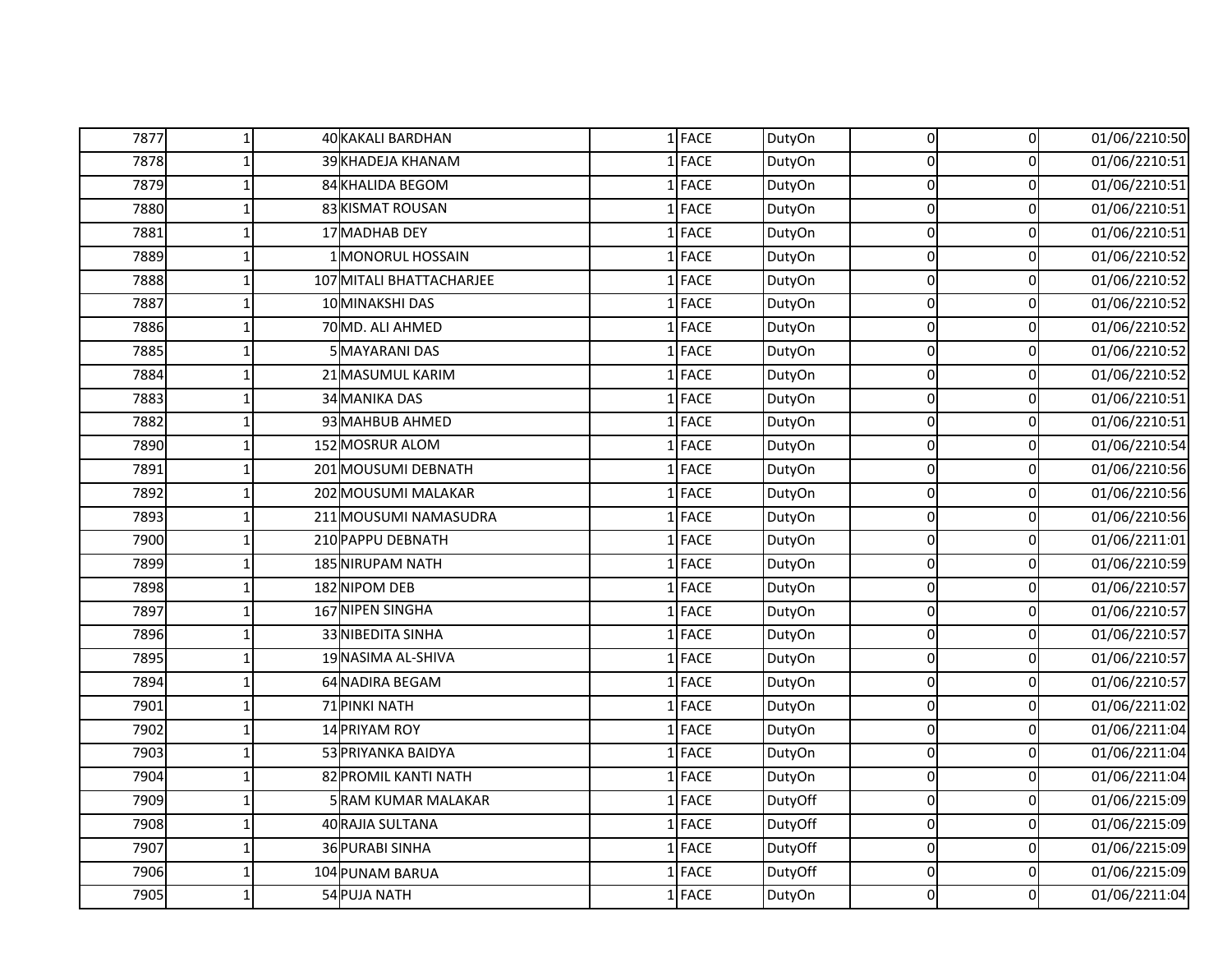| 7910 | $\mathbf{1}$ | 4 RATNA SINHA            | $1$ FACE    | DutyOff | $\overline{0}$ | $\overline{0}$ | 01/06/2215:10 |
|------|--------------|--------------------------|-------------|---------|----------------|----------------|---------------|
| 7911 |              | 89 RESHMA BEGAM          | $1$ FACE    | DutyOff | $\Omega$       | $\Omega$       | 01/06/2215:10 |
| 7912 |              | 32 REZWANA BEGAM         | $1$ FACE    | DutyOff | $\Omega$       | $\Omega$       | 01/06/2215:10 |
| 7913 |              | 10 RUHEDA PARVIN         | 1 FACE      | DutyOff | $\Omega$       | 0              | 01/06/2215:10 |
| 7914 |              | 204 RUMA DAS             | 1 FACE      | DutyOff | $\Omega$       | $\mathbf 0$    | 01/06/2215:10 |
| 7915 |              | 86 SABBIR AHMED          | $1$ FACE    | DutyOff | $\Omega$       | $\mathbf 0$    | 01/06/2215:10 |
| 7916 |              | 69 SADEQUA SULTANA       | $1$ FACE    | DutyOff | $\overline{0}$ | $\mathbf 0$    | 01/06/2215:10 |
| 7927 |              | <b>48 SAURAV RAY</b>     | 1 FACE      | DutyOff | $\Omega$       | 0              | 01/06/2215:11 |
| 7926 |              | 94 SATYAJIT KUMAR SINHA  | 1 FACE      | DutyOff | $\Omega$       | $\mathbf 0$    | 01/06/2215:11 |
| 7925 |              | 27 SANGAMITRA DEB        | $1$ FACE    | DutyOff | $\Omega$       | $\mathbf 0$    | 01/06/2215:11 |
| 7924 |              | 73 SAJON AHMED           | $1$ FACE    | DutyOff | $\Omega$       | 0              | 01/06/2215:11 |
| 7923 |              | 33 SAJIDA BEGAM          | $1$ FACE    | DutyOff | $\Omega$       | $\mathbf 0$    | 01/06/2215:11 |
| 7922 |              | 58 SAHANA BEGOM (2)      | <b>FACE</b> | DutyOff | $\Omega$       | $\Omega$       | 01/06/2215:10 |
| 7921 |              | 18 SAHANA BEGAM (1)      | <b>FACE</b> | DutyOff | $\Omega$       | $\mathbf 0$    | 01/06/2215:10 |
| 7920 |              | 97 SAGARIKA PAUL         | $1$ FACE    | DutyOff | $\Omega$       | 0              | 01/06/2215:10 |
| 7919 |              | 63 SAGARIKA NATH         | $1$ FACE    | DutyOff | $\Omega$       | $\mathbf 0$    | 01/06/2215:10 |
| 7918 |              | 99 SADULLAH AHMED        | $1$ FACE    | DutyOff | $\Omega$       | $\Omega$       | 01/06/2215:10 |
| 7917 |              | 31 SADIQUE AHMED         | <b>FACE</b> | DutyOff | $\Omega$       | $\Omega$       | 01/06/2215:10 |
| 7928 |              | <b>3 SHABBIRUL HOQUE</b> | 1 FACE      | DutyOff | $\Omega$       | $\Omega$       | 01/06/2215:11 |
| 7929 |              | 12 SHILPI SINGHA         | 1 FACE      | DutyOff | $\Omega$       | 0              | 01/06/2215:11 |
| 7930 |              | 78 SNIGDHA DEBNATH       | $1$ FACE    | DutyOff | $\Omega$       | $\Omega$       | 01/06/2215:11 |
| 7931 |              | 71 SONALI SINHA          | 1 FACE      | DutyOff | $\Omega$       | $\Omega$       | 01/06/2215:11 |
| 7941 |              | 2 TAHIR AHMED            | 1 FACE      | DutyOff | $\Omega$       | $\mathbf 0$    | 01/06/2215:12 |
| 7940 |              | 38SUSHMITA DEBNATH       | 1 FACE      | DutyOff | $\overline{0}$ | $\mathbf 0$    | 01/06/2215:12 |
| 7939 |              | 9 SUMITRA SAHOO          | $1$ FACE    | DutyOff | $\Omega$       | $\Omega$       | 01/06/2215:12 |
| 7938 |              | 34 SUMITRA RANI DHAR     | 1 FACE      | DutyOff | $\Omega$       | $\Omega$       | 01/06/2215:12 |
| 7937 |              | 21 SUMAN MALAKAR         | 1 FACE      | DutyOff | $\Omega$       | 0              | 01/06/2215:11 |
| 7936 |              | 13 SUMAN DEB             | 1 FACE      | DutyOff | $\Omega$       | 0              | 01/06/2215:11 |
| 7935 |              | <b>14 SULTAN AHMED</b>   | $1$ FACE    | DutyOff | $\Omega$       | 0              | 01/06/2215:11 |
| 7934 |              | 201 SUKRIYA PARVEEN      | $1$ FACE    | DutyOff | $\Omega$       | $\Omega$       | 01/06/2215:11 |
| 7933 |              | 206 SUCHISMITA DAS       | 1 FACE      | DutyOff | $\Omega$       | $\mathbf 0$    | 01/06/2215:11 |
| 7932 |              | 80 SUBHADRA ROY          | $1$ FACE    | DutyOff | $\Omega$       | $\mathbf 0$    | 01/06/2215:11 |
| 7942 |              | 39 TAMALIKA NATH         | 1 FACE      | DutyOff | $\Omega$       | $\Omega$       | 01/06/2215:12 |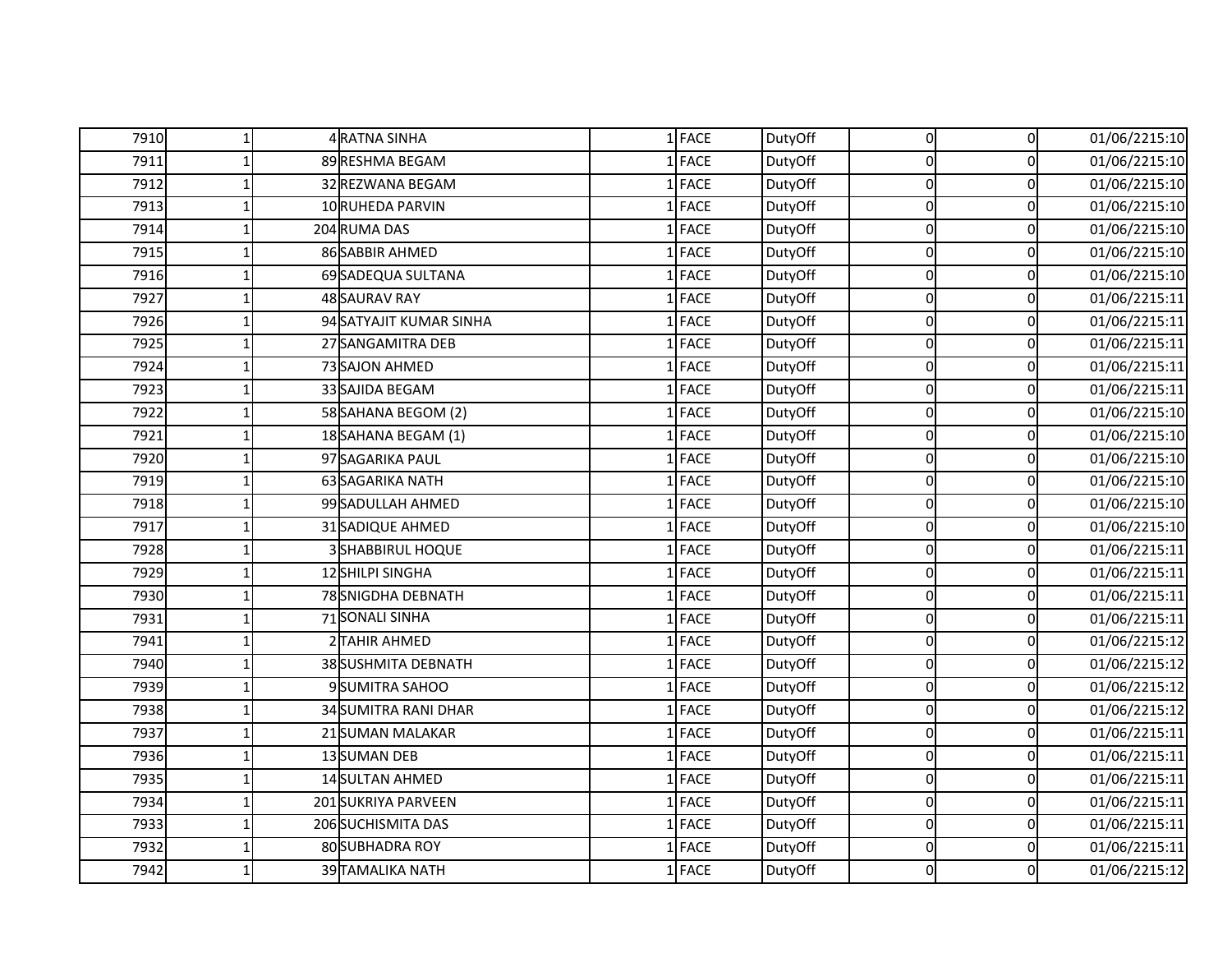| 7943 | $\mathbf{1}$ | <b>84 TAPAN DAS</b>              | $1$ FACE    | DutyOff | $\overline{0}$ | $\overline{0}$ | 01/06/2215:12 |
|------|--------------|----------------------------------|-------------|---------|----------------|----------------|---------------|
| 7944 |              | 95 TASNIM AKTAR                  | <b>FACE</b> | DutyOff | $\Omega$       | $\mathbf 0$    | 01/06/2215:12 |
| 7945 |              | 208 TRIMA ROY                    | 1 FACE      | DutyOff | $\Omega$       | 0              | 01/06/2215:12 |
| 7946 |              | 194 Abdul Aziz                   | <b>FACE</b> | DutyOff | $\Omega$       | $\Omega$       | 01/06/2215:12 |
| 7947 |              | 207 Abu Bakkar                   | 1 FACE      | DutyOff | O              | 0              | 01/06/2215:12 |
| 7958 |              | 91 Lutfur Rahman                 | 1 FACE      | DutyOff | 0              | 0              | 01/06/2215:14 |
| 7957 |              | 67L. Santosh Singh               | <b>FACE</b> | DutyOff |                | O              | 01/06/2215:14 |
| 7956 |              | 68 Khalida Begam                 | <b>FACE</b> | DutyOff | 0              | 0              | 01/06/2215:13 |
| 7955 |              | 93 Jasmin Sultana                | <b>FACE</b> | DutyOff | $\Omega$       | 0              | 01/06/2215:13 |
| 7954 |              | Jashim Uddin                     | 1 FACE      | DutyOff | $\Omega$       | $\Omega$       | 01/06/2215:13 |
| 7953 |              | 47 Jamil Ahmed                   | <b>FACE</b> | DutyOff | $\Omega$       | $\Omega$       | 01/06/2215:13 |
| 7952 |              | 77 Indrajit Goswami              | <b>FACE</b> | DutyOff | O              | $\Omega$       | 01/06/2215:13 |
| 7951 |              | 83 Farida Begum                  | 1 FACE      | DutyOff |                | 0              | 01/06/2215:13 |
| 7950 |              | 205 Debjani Nath                 | <b>FACE</b> | DutyOff | $\Omega$       | $\mathbf 0$    | 01/06/2215:12 |
| 7949 |              | 41 Bikrant Sinha                 | <b>FACE</b> | DutyOff | $\Omega$       | $\Omega$       | 01/06/2215:12 |
| 7948 |              | 70 Azir Uddin                    | 1 FACE      | DutyOff |                | 0              | 01/06/2215:12 |
| 7959 |              | 210 Madhumita Paul               | <b>FACE</b> | DutyOff | O              | 0              | 01/06/2215:14 |
| 7960 |              | 54 Md. Chad Uddin                | <b>FACE</b> | DutyOff |                | $\Omega$       | 01/06/2215:14 |
| 7961 |              | 24 Md. Najmul Islam              | <b>FACE</b> | DutyOff | 0              | 0              | 01/06/2215:14 |
| 7962 |              | 61 Mohammod Abu Tayeb            | <b>FACE</b> | DutyOff | $\Omega$       | 0              | 01/06/2215:14 |
| 7973 |              | 35 Puja Sarkar                   | <b>FACE</b> | DutyOff | O              | 0              | 01/06/2215:15 |
| 7972 |              | 195 Pinki Rudra Pal              | <b>FACE</b> | DutyOff |                | 0              | 01/06/2215:15 |
| 7971 |              | 199 Nirupam Goswami              | <b>FACE</b> | DutyOff | $\Omega$       | 0              | 01/06/2215:15 |
| 7970 |              | 85 Nazim Uddin                   | <b>FACE</b> | DutyOff | $\Omega$       | 0              | 01/06/2215:15 |
| 7969 |              | 191 Nasrin Kawsor                | <b>FACE</b> | DutyOff | O              | $\Omega$       | 01/06/2215:15 |
| 7968 |              | 193 Nandita Sinha                | 1 FACE      | DutyOff | O              | 0              | 01/06/2215:15 |
| 7967 |              | 202 Nahida Parveen               | 1 FACE      | DutyOff | $\Omega$       | 0              | 01/06/2215:15 |
| 7966 |              | <sup>211</sup> Nabajyoti Goswami | <b>FACE</b> | DutyOff |                | O              | 01/06/2215:15 |
| 7965 |              | 75 Murad Hussain                 | <b>FACE</b> | DutyOff | 0              | 0              | 01/06/2215:15 |
| 7964 |              | 57 Mujibur Rahman                | 1 FACE      | DutyOff | 0              | 0              | 01/06/2215:15 |
| 7963 |              | 66 Mousumi Goala                 | 1 FACE      | DutyOff | $\Omega$       | $\Omega$       | 01/06/2215:14 |
| 7974 |              | 62 Puja Sinha                    | <b>FACE</b> | DutyOff | 0              | 0              | 01/06/2215:15 |
| 7975 |              | 50 Rima Sinha                    | 1 FACE      | DutyOff | $\Omega$       | $\mathbf 0$    | 01/06/2215:15 |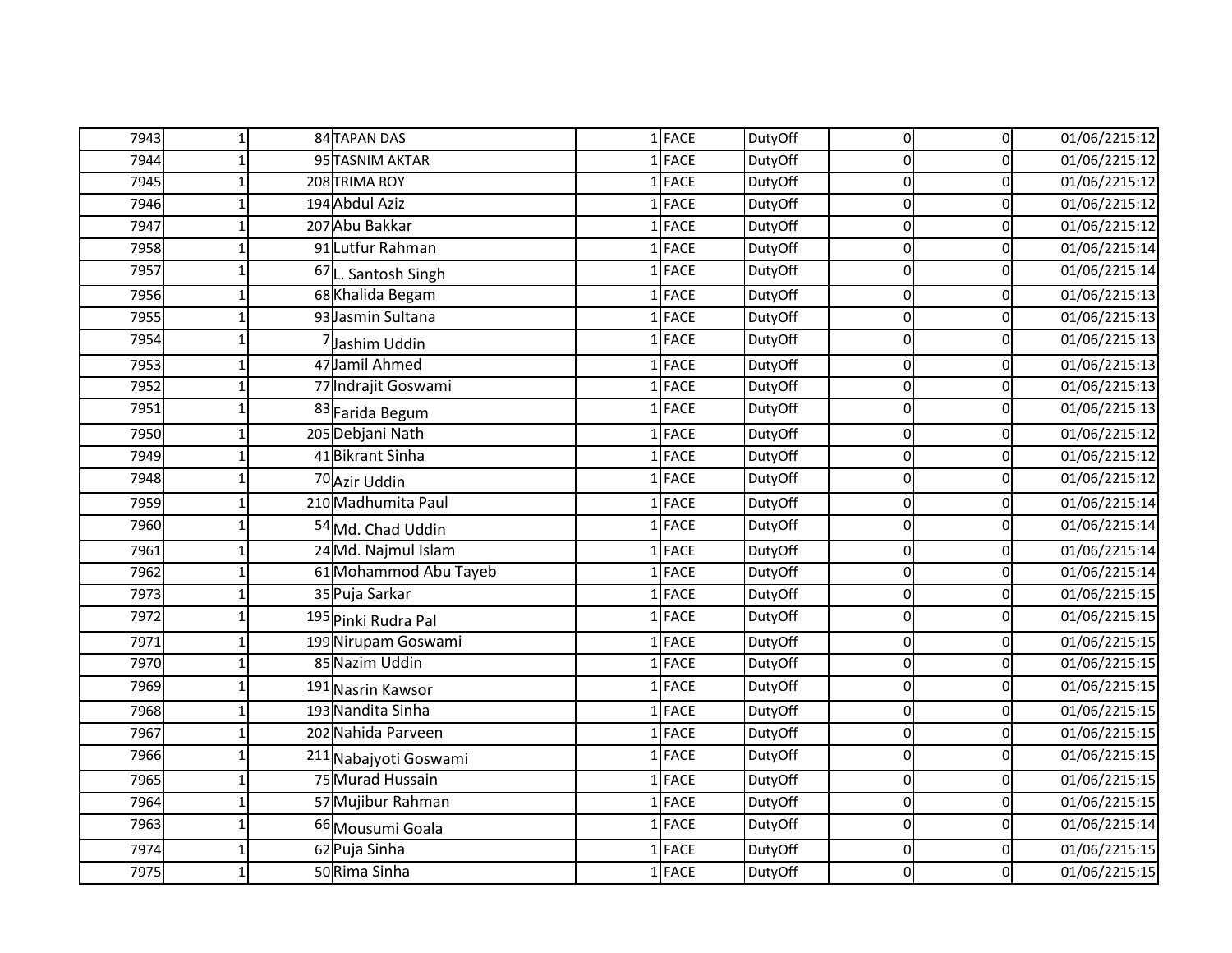| 7976 |     | 90 Rina Sinha                            | $1$ FACE    | DutyOff | 0  | $\mathbf 0$ | 01/06/2215:16 |
|------|-----|------------------------------------------|-------------|---------|----|-------------|---------------|
| 7977 |     | 42 Ruma Namasudra                        | <b>FACE</b> | DutyOff |    | O           | 01/06/2215:16 |
| 7978 |     | 17 Sadique Ahmed                         | 1 FACE      | DutyOff | U  | $\Omega$    | 01/06/2215:16 |
| 7979 |     | 51 Sahan Ahmed                           | L FACE      | DutyOff | U  | 0           | 01/06/2215:16 |
| 7980 |     | 65 Sahul Amin                            | <b>FACE</b> | DutyOff |    | O           | 01/06/2215:16 |
| 7990 |     | 55 Swapna Choudhury                      | <b>FACE</b> | DutyOff |    | O           | 01/06/2215:17 |
| 7989 | 20  | Susmita Sinha                            | 1 FACE      | DutyOff |    |             | 01/06/2215:17 |
| 7988 |     | 30 Sunali Das                            | FACE        | DutyOff | 0l | 0           | 01/06/2215:17 |
| 7987 |     | 56 Sultan Ahmed                          | FACE        | DutyOff | U  | $\Omega$    | 01/06/2215:17 |
| 7986 |     | 19 Sukhendra Sinha                       | <b>FACE</b> | DutyOff |    | O           | 01/06/2215:17 |
| 7985 |     | 124 Sujala Sinha                         | FACE        | DutyOff | U  | O           | 01/06/2215:17 |
| 7984 |     | 6Suhel Ahmed                             | L FACE      | DutyOff |    | 0           | 01/06/2215:16 |
| 7983 |     | Suhal Ahmed                              | <b>FACE</b> | DutyOff |    | O           | 01/06/2215:16 |
| 7982 |     | 64 Shila Sinha                           | <b>FACE</b> | DutyOff |    | O           | 01/06/2215:16 |
| 7981 |     | 100 Shahid Hussain                       | 1 FACE      | DutyOff | 0l | 0           | 01/06/2215:16 |
| 7991 | 82  | Tanusree Bhattacharjee                   | L FACE      | DutyOff |    | $\Omega$    | 01/06/2215:17 |
| 7992 |     | 26 Tayebur Rahman                        | <b>FACE</b> | DutyOff |    | 0           | 01/06/2215:17 |
| 7993 |     | 79 Ujjala Sinha                          | <b>FACE</b> | DutyOff |    | 0           | 01/06/2215:17 |
| 7994 |     | 53 Urmila Sinha                          | <b>FACE</b> | DutyOff |    | $\Omega$    | 01/06/2215:17 |
| 7995 |     | 149 ABDUR RAHMAN LASKAR                  | L FACE      | DutyOff |    | 0           | 01/06/2215:18 |
| 7996 | 172 | <b>ABDUS SATTAR</b>                      | <b>FACE</b> | DutyOff |    | 0           | 01/06/2215:24 |
| 7999 | 188 | ABU SALEH MD NAZMUDDIN<br><b>TAPADER</b> | $1$ FACE    | DutyOff | n  | O           | 01/06/2215:26 |
| 7998 | 181 | ABU SAHID MD. ARSHAD AHSAN               | $1$ FACE    | DutyOff | 0  | 0           | 01/06/2215:26 |
| 7997 | 164 | ABIDUL HOQUE                             | <b>FACE</b> | DutyOff |    | 0           | 01/06/2215:24 |
| 8000 |     | 128 AFJAL AHMED                          | FACE        | DutyOff |    |             | 01/06/2215:26 |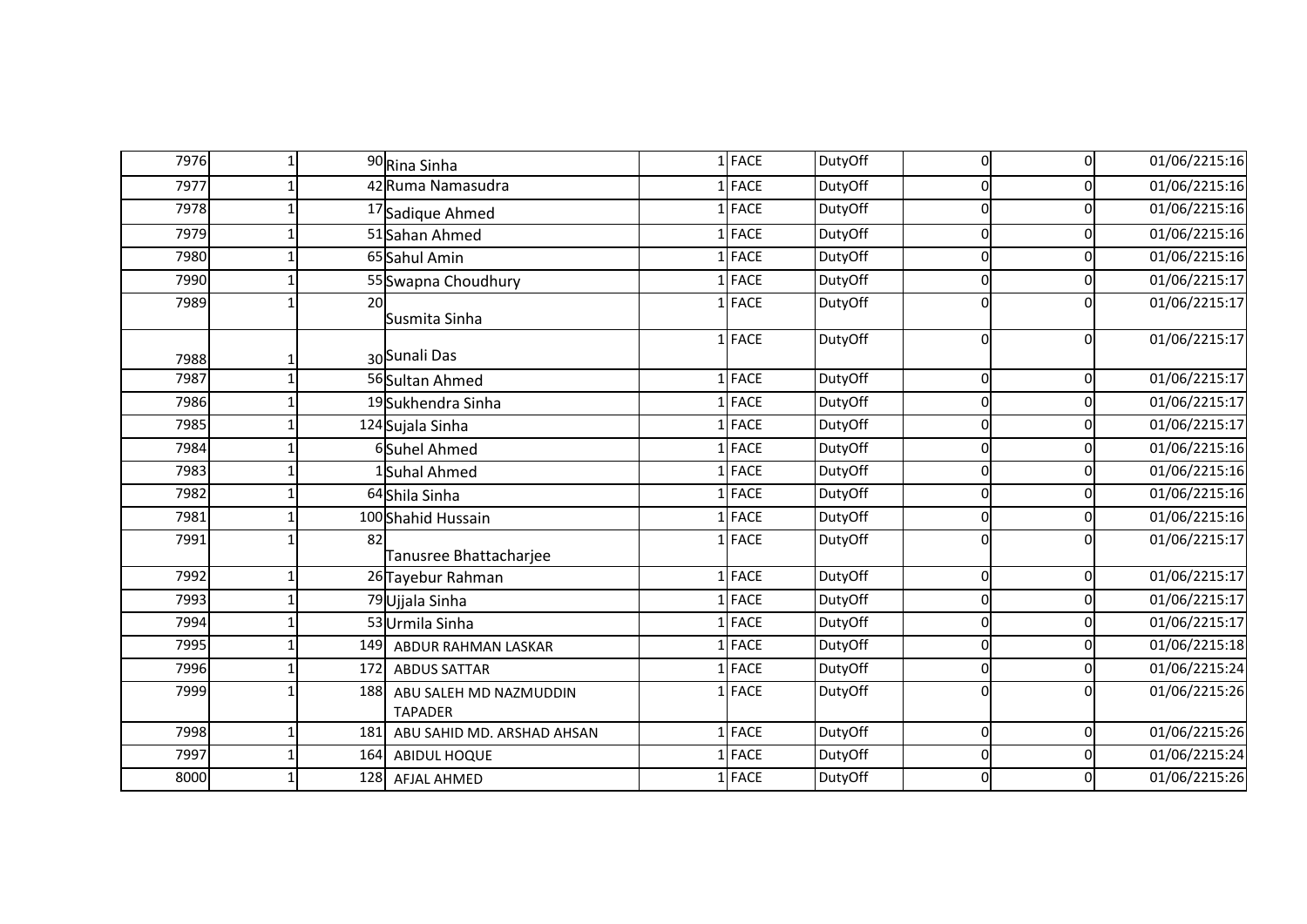| 8001 | 147 | <b>ALOK DAS</b>             | 1 FACE      | DutyOff | $\Omega$ | $\Omega$ | 01/06/2215:26 |
|------|-----|-----------------------------|-------------|---------|----------|----------|---------------|
| 8002 | 152 | <b>ANAMUL HAQUE</b>         | <b>FACE</b> | DutyOff |          | 0        | 01/06/2215:26 |
| 8003 | 155 | <b>BISHAL SINHA</b>         | <b>FACE</b> | DutyOff | n        | 0        | 01/06/2215:27 |
| 8019 | 154 | RAHNUMA JAHAN BARBHUIYA     | FACE        | DutyOff |          | $\Omega$ | 01/06/2215:36 |
| 8018 | 178 | PRIYANKA KURMI              | 1 FACE      | DutyOff | $\Omega$ | 0        | 01/06/2215:36 |
| 8017 | 127 | <b>PIYALI NAG</b>           | 1 FACE      | DutyOff | n        | 0        | 01/06/2215:36 |
| 8016 | 200 | NIRAJ GOALA                 | 1 FACE      | DutyOff | U        | 0        | 01/06/2215:36 |
| 8015 | 159 | <b>MORIOMUN NESSA</b>       | 1 FACE      | DutyOff | O        | 0        | 01/06/2215:36 |
| 8014 | 133 | <b>MEGHA DUTTA</b>          | 1 FACE      | DutyOff | $\Omega$ | 0        | 01/06/2215:36 |
| 8013 | 123 | <b>KUNAL KANOO</b>          | 1 FACE      | DutyOff |          | 0        | 01/06/2215:36 |
| 8012 | 183 | KISMAT SULTANA CHOUDHURY    | 1 FACE      | DutyOff | $\Omega$ | 0        | 01/06/2215:36 |
| 8011 | 110 | KHURSIDA SULTANA            | 1 FACE      | DutyOff | O        | 0        | 01/06/2215:34 |
| 8010 | 185 | <b>JASMINA BEGUM</b>        | FACE        | DutyOff | U        | 0        | 01/06/2215:34 |
| 8009 | 106 | JABRUL HUSSAIN              | 1 FACE      | DutyOff |          | 0        | 01/06/2215:30 |
| 8008 | 144 | <b>ISLAMUL HOQUE</b>        | 1 FACE      | DutyOff | $\Omega$ | 0        | 01/06/2215:28 |
| 8024 | 126 | <b>SANI PAUL</b>            | <b>FACE</b> | DutyOff |          | 0        | 01/06/2215:40 |
| 8023 | 112 | <b>SAMAD SHAH</b>           | 1 FACE      | DutyOff | $\Omega$ | 0        | 01/06/2215:40 |
| 8022 | 107 | SAHID AHMED                 | <b>FACE</b> | DutyOff |          | 0        | 01/06/2215:40 |
| 8021 | 176 | REZWANA BEGUM               | 1 FACE      | DutyOff | O        | 0        | 01/06/2215:38 |
| 8020 | 169 | <b>RASMINA BEGUM</b>        | <b>FACE</b> | DutyOff |          | 0        | 01/06/2215:36 |
| 8007 | 153 | HUSSAIN AHMED               | 1 FACE      | DutyOff | $\Omega$ | 0        | 01/06/2215:28 |
| 8006 | 150 | <b>FULKOLI NATH</b>         | <b>FACE</b> | DutyOff |          | 0        | 01/06/2215:28 |
| 8005 | 148 | <b>DIPANKAR BAISHNAB</b>    | 1 FACE      | DutyOff | O        | 0        | 01/06/2215:27 |
| 8004 | 179 | <b>CHAYAN NATH</b>          | <b>FACE</b> | DutyOff |          | 0        | 01/06/2215:27 |
| 8025 | 174 | SHAHIDUL ISLAM              | 1 FACE      | DutyOff | $\Omega$ | 0        | 01/06/2215:40 |
| 8026 | 122 | <b>SHIBA SARKAR</b>         | 1 FACE      | DutyOff |          | $\Omega$ | 01/06/2215:40 |
| 8029 | 111 | <b>SUHANA BEGUM</b>         | 1 FACE      | DutyOff | O        | 0        | 01/06/2215:40 |
| 8028 | 113 | <b>SMITA PAUL CHOUDHURY</b> | 1 FACE      | DutyOff | 0        | 0        | 01/06/2215:40 |
| 8027 | 173 | SHRADHANJALI MAZUMDAR       | 1 FACE      | DutyOff | $\Omega$ | 0        | 01/06/2215:40 |
| 8030 |     | 139 SURJA KANTA KURMI       | 1 FACE      | DutyOff |          | 0        | 01/06/2215:41 |